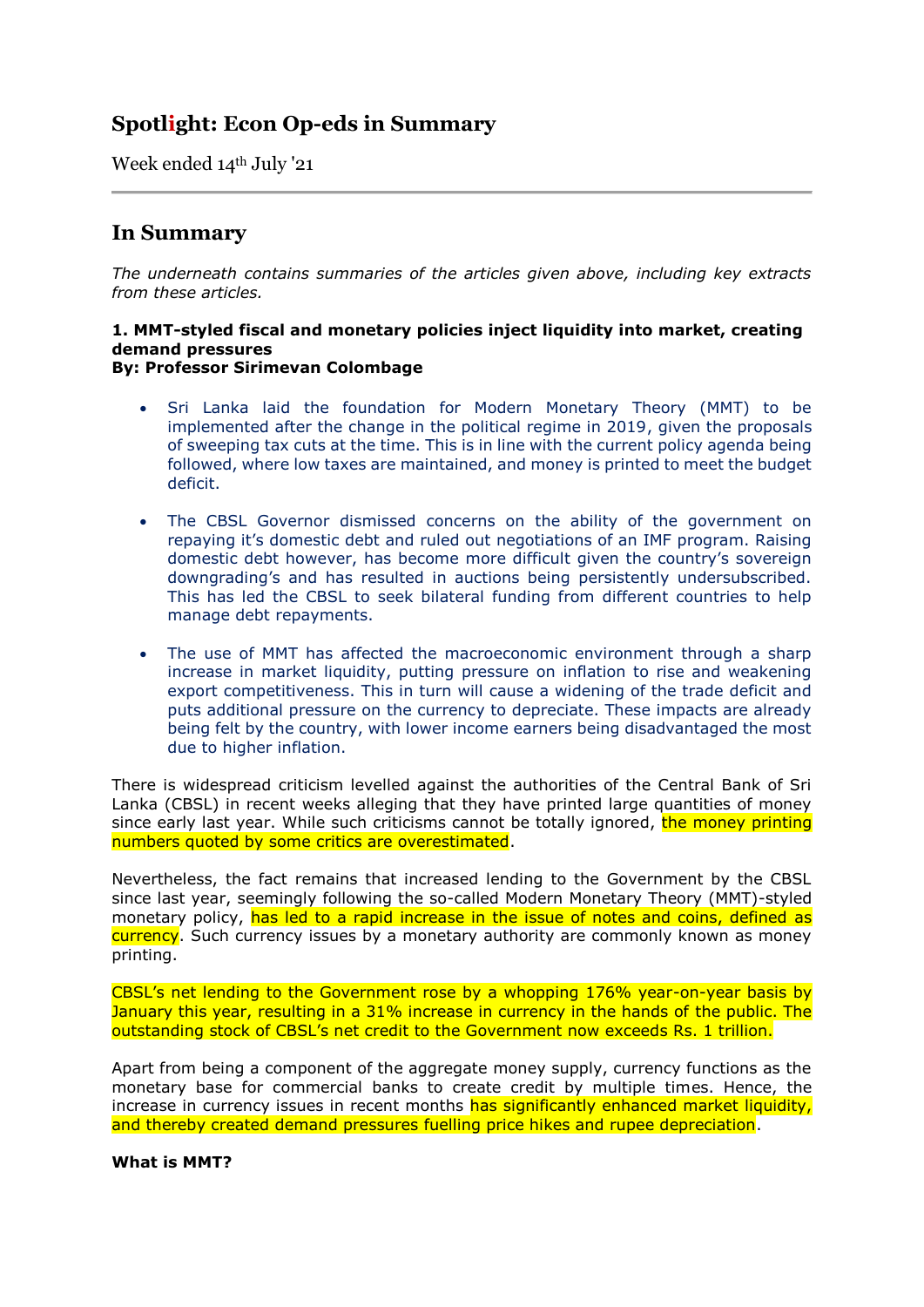The notion that a sovereign government can print money to repay its debt without any financial limit has gained increased popularity in recent times in the US and in a few other countries, based on a new obscure approach to macroeconomics, known as Modern Monetary Theory (MMT). Money printing, rather than taxation, should be used to meet government expenditure, according to MMT proponents.

They argue that a government can never run out of cash, as it can repay its debts without any limit by getting the central bank to print new money, instead of resorting to taxation for revenue mobilisation.

This idea was developed by a few academics who broke away from mainstream economics. It became famous when some US politicians endorsed it, reinforcing their own accommodative monetary policy viewpoints. MMT is now gaining attention of the policymakers in some developing countries including Sri Lanka, as money printing is a convenient way to finance the budget deficits in the context of expenditure overruns and revenue shortfalls, amidst the COVID-19 pandemic.

# **SL moving towards MMT**

In Sri Lanka, the policymakers seem to have moved towards MMT-type macroeconomic management in recent times. A few months ago, Central Bank Governor Prof. W.D. Lakshman mentioned that domestic currency debt is not a huge problem for a country with sovereign powers of money printing as prescribed in MMT.

State Minister Ajith Nivard Cabraal stated at a recent news briefing that money printing is permissible due to the drop in Government revenue. He pointed out that a new deal with the International Monetary Fund (IMF) would mean hiking taxes, apart from various other hostile conditionalities such as increasing interest rates, devaluing the Rupee and cutting the number of state sector employees. CBSL Governor too ruled out any negotiation with the IMF at the Monetary Policy Review meeting held last week.

Thus, the policy stance preferred by the Government and the CBSL is to maintain a low taxation regime, and to meet the resulting budget deficit and debt obligations by printing money. This is exactly the policy mix suggested by MMT promoters.

Stephanie Kelton, a leading proponent of MMT, in her recent book titled 'The Deficit Myth: Modern Monetary Theory and How to Build a Better Economy' asserts that the way monetary sovereign governments should actually conduct expenditure is by simply creating the money for its spending by "a few key strokes" and not by using tax collections.

# **Revenue shortfalls due to tax cuts**

The Government knowingly or unknowingly laid the foundation for MMT-type fiscal policy by curtailing taxes in 2019. Immediately after the victory of the Presidential election in November 2019, the newly formed Government took steps to revise the Inland Revenue Act so as to provide a wide range of concessions to tax payers, without considering their adverse fiscal implications for monetary stability.

Accordingly, personal income tax rates, tax-free thresholds and tax slabs were relaxed significantly with effect from 1 January 2020. Also, Pay-As-You-Earn (PAYE) tax on employment receipts, withholding Tax and Economic Service Charge were removed effective from the above date. Downward revisions were made to the Value Added Tax and Nation Building Tax to stimulate business activities.

As a result of these tax cuts, the tax revenue declined by Rs. 518 billion or by 30% from Rs. 1,735 billion in 2019 to Rs. 1,217 billion in 2020. It resulted in an expansion of the budget deficit by Rs. 229 billion from Rs. 1,439 billion in 2019 to Rs. 1,668 billion in 2020.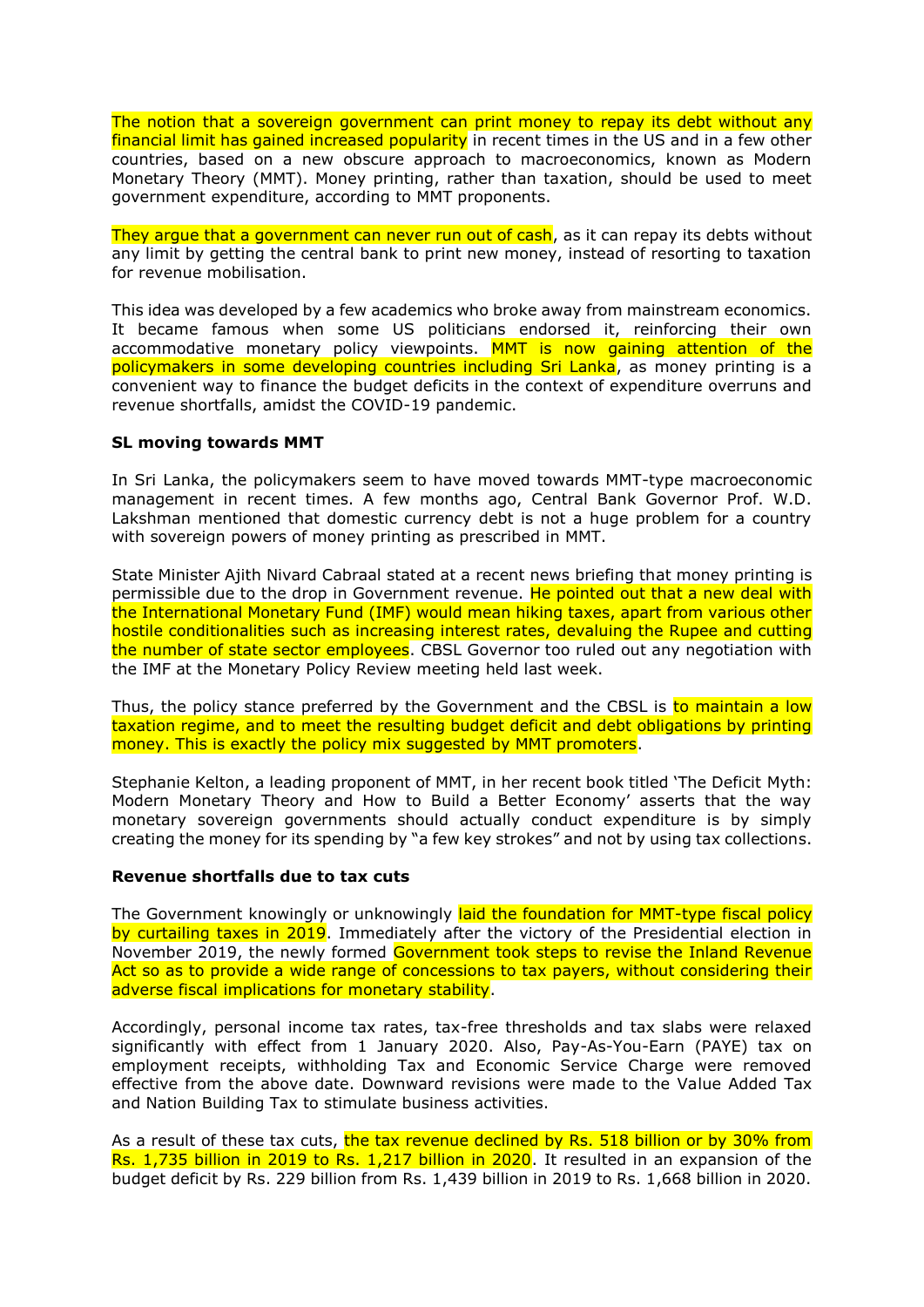# **Limited foreign borrowings**

As the borrowing requirements of the Government rise continuously to meet the widening budget deficit, the authorities have been experiencing difficulties in mobilising borrowings from both foreign and domestic sources.

On the foreign front, the country's sovereign rating downgrades effected by several international rating agencies have weakened the investor confidence in Sri Lanka's bonds. This is reflected in substantial undersubscriptions in recent sovereign bond auctions. In the circumstances, the authorities have turned to obtain foreign loans in the form of swaps from China, Bangladesh and India.

# **Heavy reliance on CBSL's lending**

Amidst foreign capital constraints, the Government started to raise more borrowings from the domestic money market through Treasury bills and bonds. It was reported that the Government intends to restructure public debt so as to change the domestic to foreign debt component from 55:45 in 2020 to 60:40 in 2021.

However, continuous increase in borrowings from the domestic market tends to raise interest rates causing difficulties in selling Treasury bills at lower rates. This is reflected in the recent Treasury bill auctions which were undersubscribed.

The total outstanding amount of Treasury bills stood at Rs. 1,759 billion by the end of April 2021, nearing the Treasury bill limit of Rs. 2,000 billion. This limit was raised to Rs. 3,000 billion last month so as to mobilise more Treasury bill borrowings.

The CBSL usually calls bids for Treasury Bills at weekly auctions. Treasury bills amounting to Rs. 56 billion are to be issued at the next auction to be held on 14 July. It is higher than the amount of Treasury bills issued at previous weekly auctions which amounted to around Rs. 40 billion. This reflects the increasing reliance on domestic borrowings.

The CBSL has been compelled to purchase the unsold Treasury bills at primary auctions. As a result, the CBSL now holds around 40% of the total outstanding amount of Treasury bills. This has resulted in a significant increase in currency issues.

# **Monetary base**

The CBSL's credit to the Government raises the money supply through its influence on the monetary base. It is also known as high powered money, since increases in the monetary base supports larger expansion of credit and money through the money multiplier.

On the liabilities side of the CBSL's balance sheet, the monetary base comprises liabilities that support the expansion of credit and broad money. It includes currency outstanding and commercial bank deposits with CBSL. On the assets side, the monetary base consists of CBSL's Net Foreign Assets (NFA) and Net Domestic Assets (NDA).

The monetary base rose from Rs. 932 billion in 2019 to Rs. 964 billion in 2020, resulting in an increase of Rs. 32 billion. On the liabilities side, currency issues rose by Rs. 156 billion while commercial banks' deposits with the CBSL declined by Rs. 124 billion in 2020 due to a drastic reduction of the Statutory Reserve Ratio from 5% in 2019 to 2% in 2020.

The outstanding amount of currency rose by 23% from Rs. 678 billion in 2019 to Rs. 834 billion in 2020 (Chart 1). In other words, the CBSL issued new currencies amounting to Rs. 156 billion in 2020. This is the popular notion of money printing.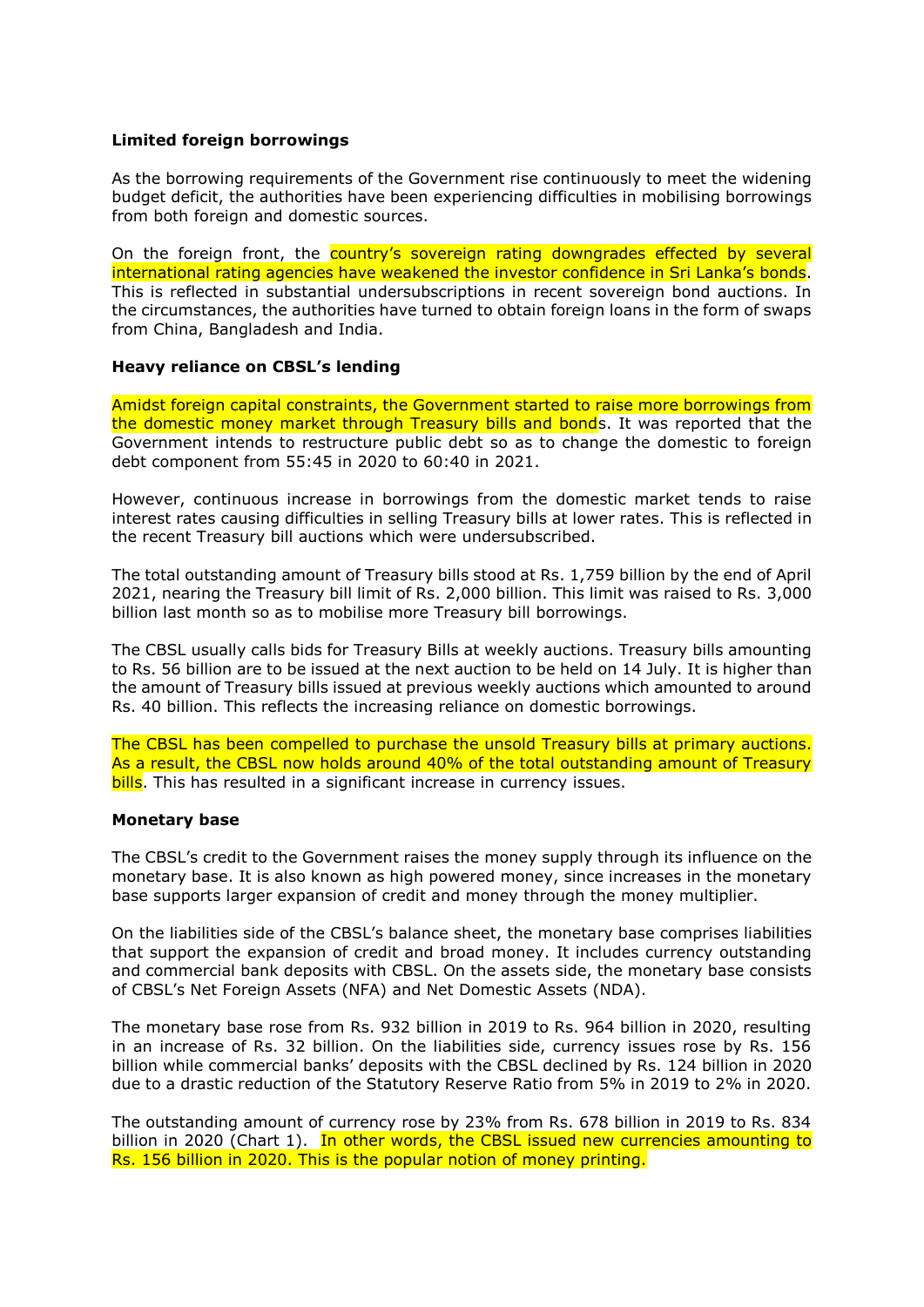### **Monetary expansion**

The broad money supply (M2), defined as narrow money supply (currency and demand deposits) plus time and savings deposits held by the public with commercial banks rose by 23% in 2020. This was due to a 117% increase in the NDA of the banking system mainly caused by the rise in Net Credit to the Government (NCG).

Around 98% of the increase money supply was on account of the substantial increase in NCG; net credit provided to the Government by CBSL and commercial banks accounted for 28% and 70%, respectively.

The Government obtained as much as Rs. 1,560 billion of net credit from the CBSL and commercial banks during the last 12 months. This reflects the extent to which liquidity is injected into the market by way of bank lending to the Government.

# **Adverse implications of MMT policies**

As a result of the monetary expansion, the market liquidity, which can be measured in terms of the ratio of broad money supply (M2) to GDP, rose by 11 percentage points from 46% in 2019 to 57% in 2020. This is an unprecedented increase in market liquidity. Demand pressures emanating from the excessive liquidity escalate inflation, weakening export competitiveness and encouraging imports, thereby widening the balance of payments deficit. This calls for further depreciation of the rupee giving rise to cost-push inflation.

The unprecedented rise in M2/GDP ratio also indicates that the country's productivity growth is on a downward path. The higher the ratio the lower the productivity. This means that the country's productivity does not grow proportionately to money supply increases. It is understandable, as bank credit is used to meet the Government's debt obligations, rather than to fund efficient investment ventures. The lower productivity further widens the output gap in the backdrop of liquidity injections, and escalates demand pressures.

The adverse implications of MMT-styled fiscal and monetary policies are already reflected in price increases, income downfalls and rupee depreciation, which cause severe hardships for the people who are in the bottom of the income pyramid.

[For the full article](https://www.ft.lk/opinion/MMT-styled-fiscal-and-monetary-policies-inject-liquidity-into-market-creating-demand-pressures/14-720362) – Refer Daily FT

# **2. Remittances from around the world strengthen balance of payments By Nimal Sanderatne**

- Remittances has been on rise during past couple of years. During first five months of this year remittances has grown by 18pc compared to last year same period. Majority of these remittances are from Middle East and the rest are from all over the world including countries from North America as well as South Asia. These remittances are the main strength in offsetting the trade deficit of the country.
- Usually remittances are for varied reasons. Some are as support for their dependents, some for property purchases for retirement, some prefer the higher interest rates as well as to make gains out of depreciating rupee. It's not only Middle East workers who remit money to Sri Lanka, Tamil diaspora consists of a large number of professionals who have left the country are some who remit money inwardly. Apart from that social services organizations, schools and NGO receive regular remittances.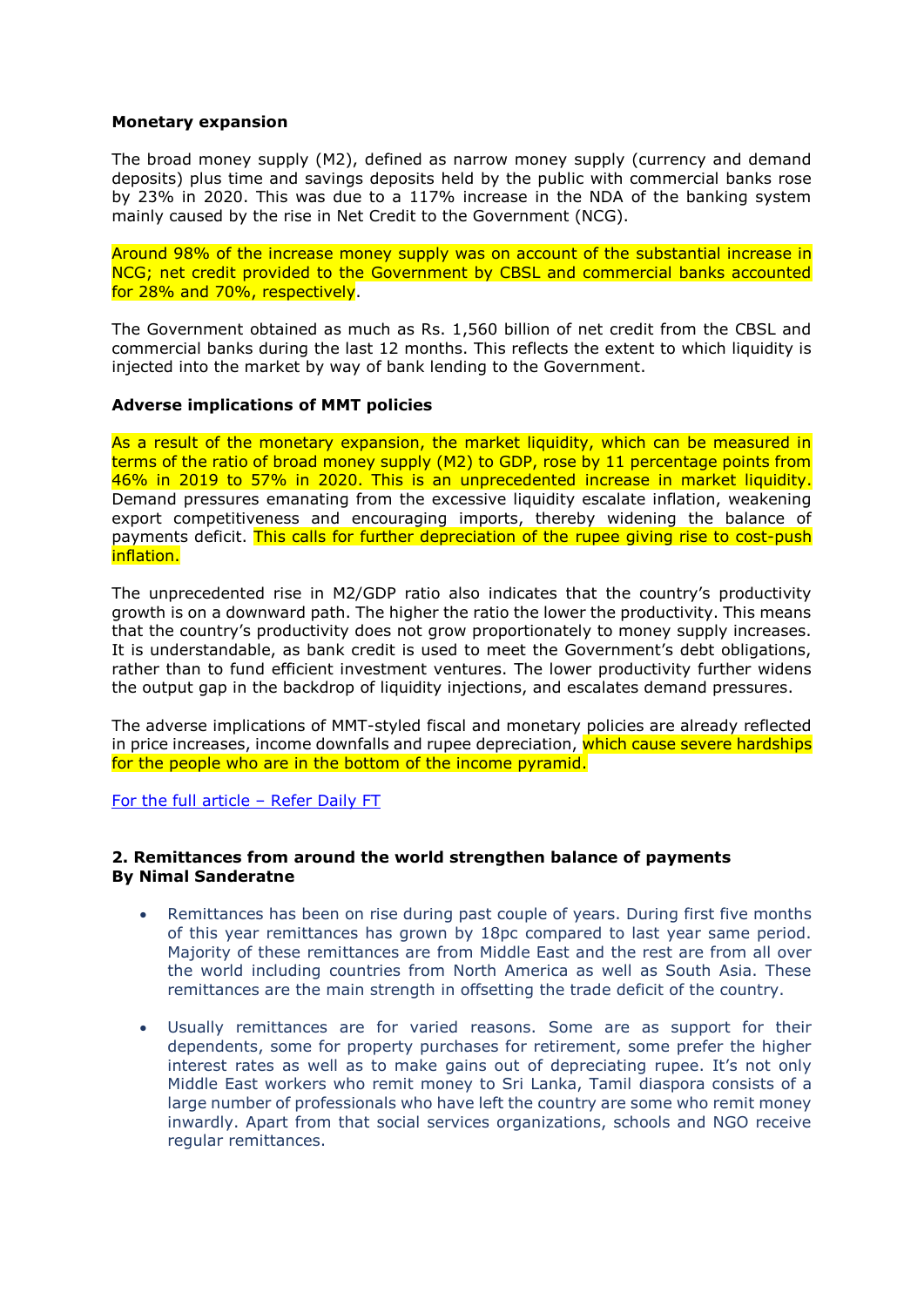• Finally considering the above, it is not suitable to use the word "workers' remittances" for the funds Sri Lanka receive. It should be corrected as foreign remittances. Also it is a misconception that if middle east workers fail to remit it will severely impact the total remittances. Middle East workers' remittances are only a part of the total foreign remittances Sri Lanka receive.

Remittances that are the main strength of the balance payments, have been increasing in recent years. They increased from US\$ seven billion in 2019 to US\$ 7.1 billion in 2020. In the first five months of this year, remittances increased by a further 18 percent compared to the same period last year to US\$ 2.8 billion. If this increasing trend in remittances continues, they may exceed US\$ seven billion this year.

# **From around the world**

Although a little over one half (52 percent) of these remittances are from the Middle East, there are significant amounts of remittances (48 percent) from many countries. There are remittances from North America, Europe, Australia and the Far East, among others.

# **BOP strength**

Remittances have been and are the main source of strength for the balance of payments. For many years, either a large proportion of the large trade deficits or even the entirety of large trade deficits have been offset by remittances.

# **Trade deficits**

For instance, remittances offset the entirety of the trade deficit in 2020. The deficit of US\$ six billion was wiped out by remittances of US\$ 7.1 billion. In 2019 a high proportion of the trade deficit (83 percent), was offset by remittances. The trade deficit was US\$ eight billion and remittances were US\$ seven billion in 2019.

It is difficult to imagine the plight of the country's external finances without these earnings.

# **"Workers' remittances"**

These remittances to the country are known as "workers' remittances". Undoubtedly, the remittances from the Middle East are the main component of remittances and these are from migrant workers. However, there is little awareness that nearly one half of these remittances are not from workers in the Middle East.

# **Many countries**

While a little more than a half (51.5 to 51.7 percent) of these remittances are from workers in the Middle East, nearly one half (48 percent) are from other regions of the world.

Sri Lanka receives remittances from nearly all regions of the world. These include North America, UK, Europe, Japan, East Asia, South East Asia and Australia. We even receive remittances from South Asia.

In 2019, remittances from the Middle East accounted for 51.5 percent of total remittances. The other regions accounted for a significant 48.5 percent of remittances.

In 2020, the sources of remittances changed very little. Remittances from the Middle East accounted for 51.7 percent of total remittances, while other regions accounted for a significant 48.3 percent of remittances. The European Union (EU) and the Far East accounts for about 19 and 12 percent of remittances to the country.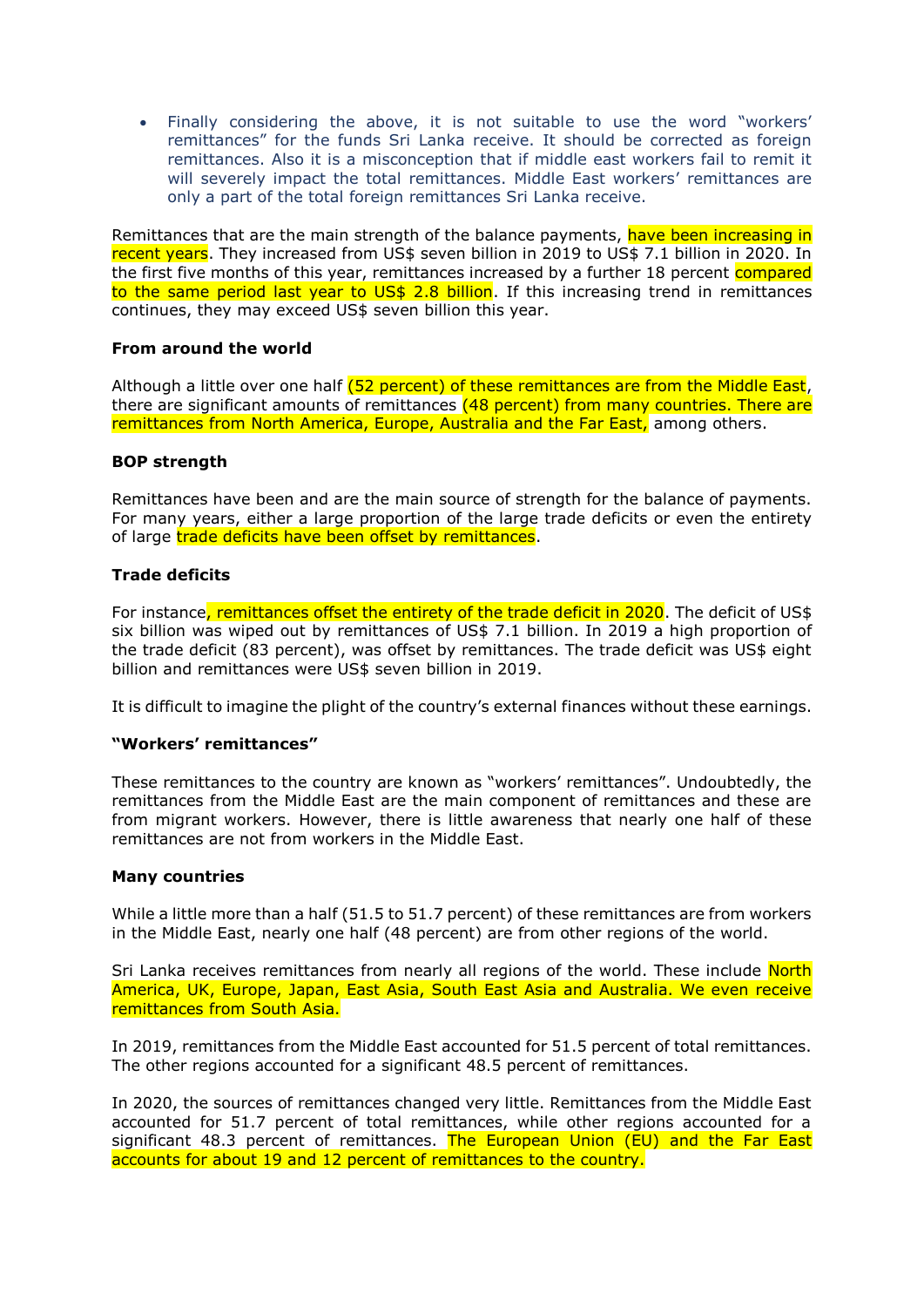# **Reasons**

Many Sri Lankan expats send money to support their families. The extent of their support may have increased owing to the severe hardships of their dependents in Sri Lanka. Some of these remittances are for the purchase of property as expats expecting to retire in the land of their birth may be motivated to *increase remittances owing to the higher interest* rates and the gains from the continuous depreciation of the Rupee.

#### **Diaspora**

Furthermore, it is well-known that the Tamil diaspora sends significant amounts to their families in the North. These are from a large number of professionals who have left the country. They are doctors, engineers, accountants and technically qualified persons. Moreover, social service organisations, think tanks, schools and NGOs too receive regular remittances.

### **Bottom line**

The bottom line is that so called "workers remittances" are not an accurate description of the remittances received by the country as a substantial amount of remittances are from varied sources in numerous countries. Although migrant workers do remit a high proportion of remittances to the country, these remittances are more accurately described as foreign remittances.

#### **Increasing remittances**

The increase in remittances after COVID-19 was unexpected, as a large proportion of workers from the Middle East had lost their jobs and were returning, it was feared that remittances would fall precipitously. However, it turned out that remittances increased from US\$ seven billion in 2019 to US\$ 7.1 billion in 2020.

The Increase in remittances has been explained as due to returning workers remitting their savings and such remittances being remitted through banking channels rather than through informal methods.

While these explanations have a validity, another reason is that the sources of remittances are not entirely from workers in the Middle East and remittances from other places did not decrease as the motives for their remittances were for various reasons as explained earlier.

# **Summing up**

In brief, remittances are the strength of the balance of payments. They have increased from US\$ seven billion in 2019 to US\$ 7.1 billion in 2020.They have increased by 18 percent in the first five months of this year to US\$ 2.8 billion compared to the same period last year.

A little over one-half of remittances are from the middle East, while almost one half are from the rest of the world. Middle Eastern workers have accounted for only a little above one–half of such remittances. In recent years they have been between 50 to 55 percent of remittances. In 2020, after COVID, they accounted for 51 percent of remittances that increased from US\$ 7.0 billion in 2019 to US\$ 7.1 billion.

# **Conclusion**

Over one-half of the remittances received by the country are from countries in the Middle East. On the other hand, nearly one half of remittances are from other regions of the world. As the remittances come from all over the world and for a variety of reasons, they